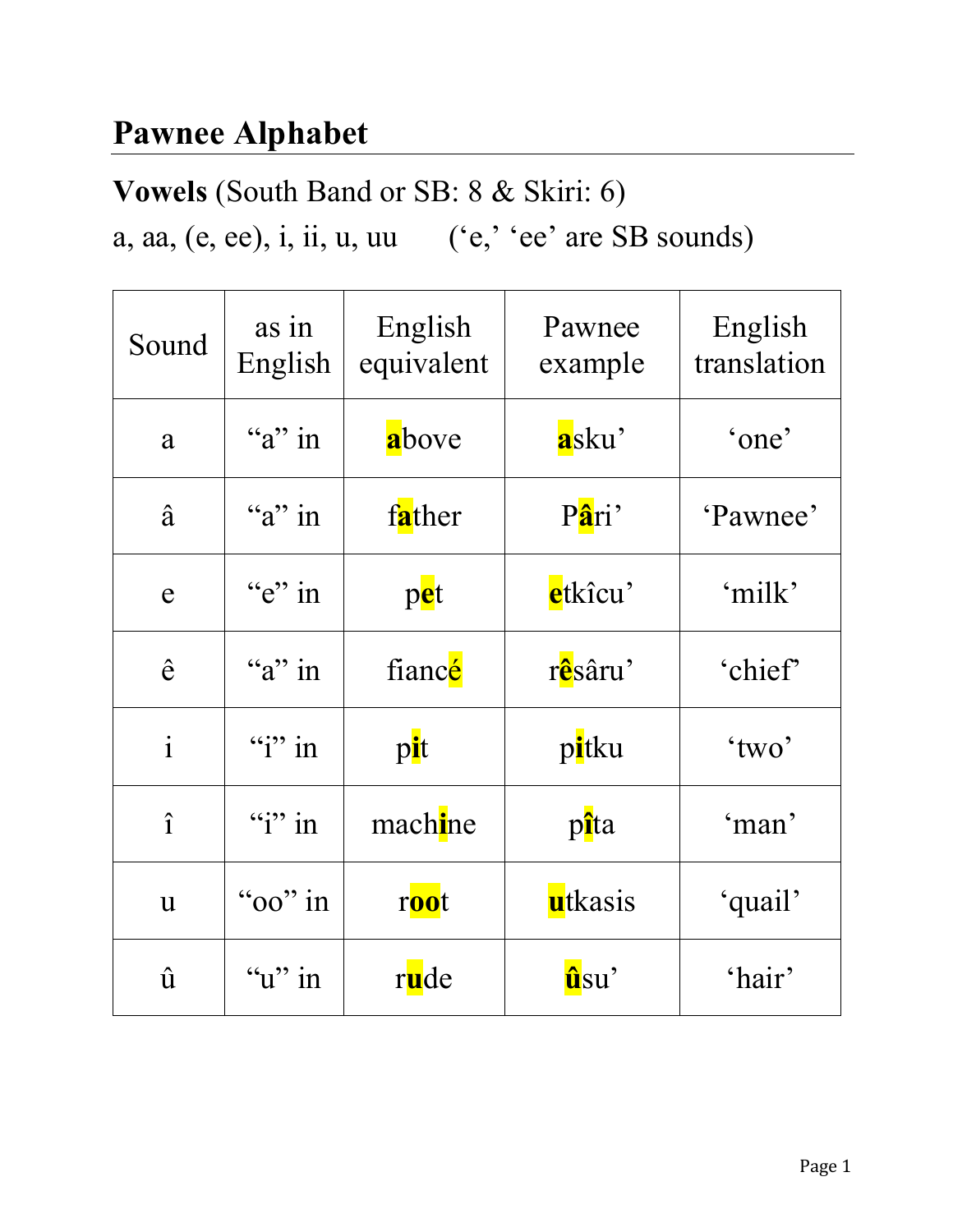## **Consonants**

 $\mathbf{p},$ t, k, č, c, s, h, r, w, '

| Sound                 | as in<br>English | English<br>equivalent | Pawnee<br>example             | English<br>translation |
|-----------------------|------------------|-----------------------|-------------------------------|------------------------|
| $\mathbf{p}$          | as in            | spot                  | pîta                          | 'man'                  |
| t                     | as in            | stop                  | tawit                         | 'three'                |
| $\mathbf{k}$          | as in            | skate                 | kâtît                         | 'black'                |
| $\check{\mathbf{c}}$  | as in            | catch                 | čačiks                        | 'spider'               |
| $\overline{C}$        | as in            | cats                  | i <mark>c</mark>              | 'potato(es)'           |
| S                     | as in            | sit                   | sakûru'                       | 'sun, day'             |
| $\hbar$               | as in            | hit                   | pahuru'                       | $\omega$ <sup>'</sup>  |
| $\mathbf{r}$          | as in            | butter                | rîsâru'                       | 'chief                 |
| W                     | as in            | wall                  | Н.<br><b>W</b> <sub>1</sub> S | 'hurry'                |
| $\blacktriangleright$ | as in            | uh-oh                 | âka <mark>'</mark> a          | 'oh, my,<br>oh my'     |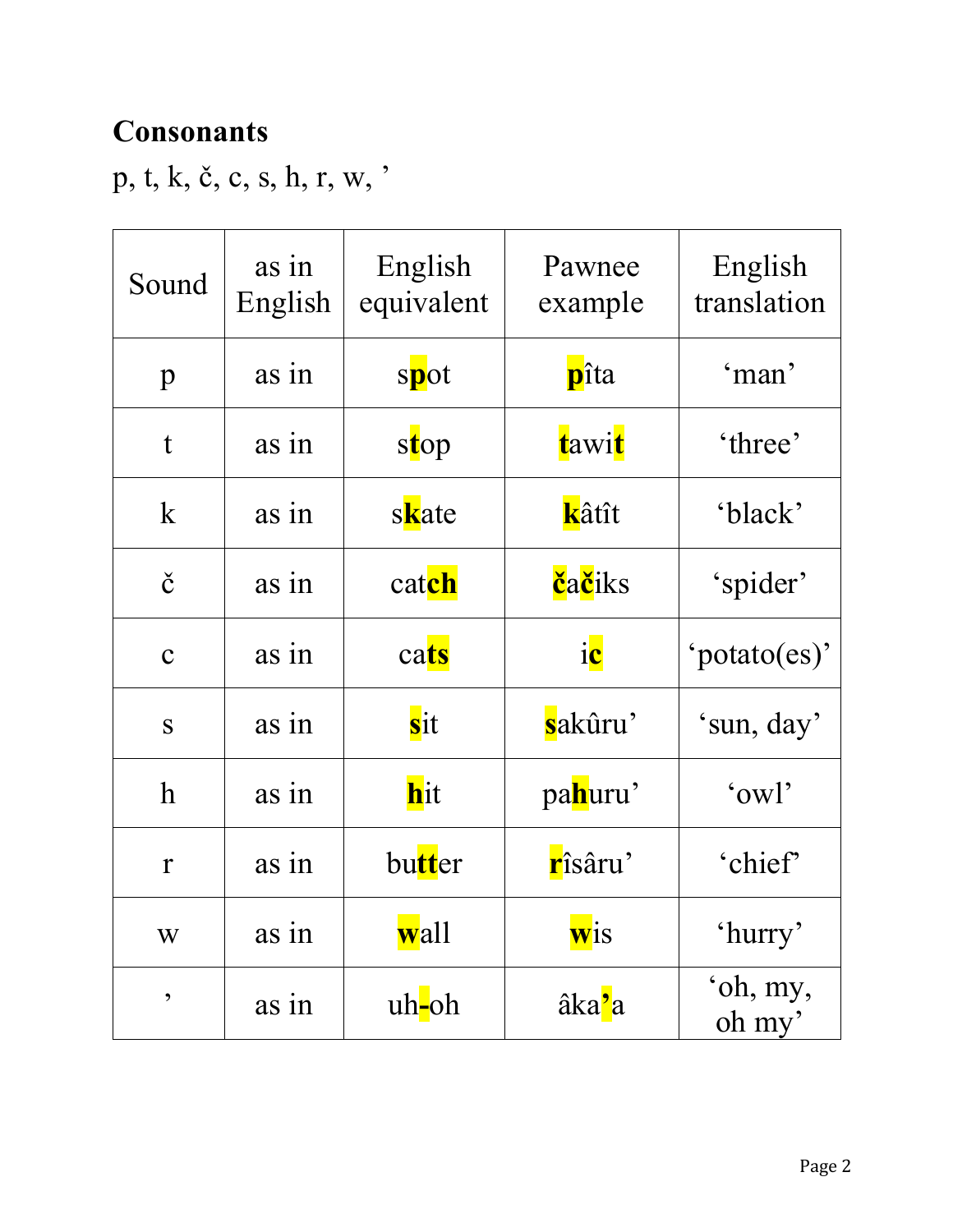### Lesson 1 (asku'): Basic Greetings

| Questions/Statements                                                      | Responses                                                                                                                            |
|---------------------------------------------------------------------------|--------------------------------------------------------------------------------------------------------------------------------------|
| Cikstit karaspari? (SB)<br>0r<br>Cikstit karasku? (SK)                    | 1. Âhu', čikstit tatpari. (SB) or<br>Hâ'u', čikstit tatku. (SK)<br>2. Kâkî', čikstit kâkatpari. (SB)<br>Kâkî', čikstit kâkatku. (SK) |
| Kirike râsasa'? (SB)<br>0r<br>Kikî (or Kirikî) râsasa'? (SK)              | 1. Tâtasa'                                                                                                                           |
| Kirike râsakitâ? (SB)<br><sub>or</sub><br>Kikî (or Kirikî) râsakitâ? (SK) | 1. Tâtakitâ<br>tat.                                                                                                                  |

New Nouns

| New Nouns                             |                 |                        |  |
|---------------------------------------|-----------------|------------------------|--|
| Nouns: Tribal Names and/or Band Names |                 |                        |  |
| Skiri                                 | South Band      | English Name           |  |
| Pâri                                  | Pâri            | Pawnee                 |  |
| Cahiksicahiks                         | Cahriksicahriks | Pawnee, Indian         |  |
| Ckiri                                 | Ckîri           | Skidi                  |  |
| Čawî                                  | Čawî            | Chawi, Chaui           |  |
| Kitkahâhki                            | Kitkehahki      | Kitkehahki, Kitkahahki |  |
| Pîtahâwirâta                          | Pîtahawirâta    | Pitahawirata           |  |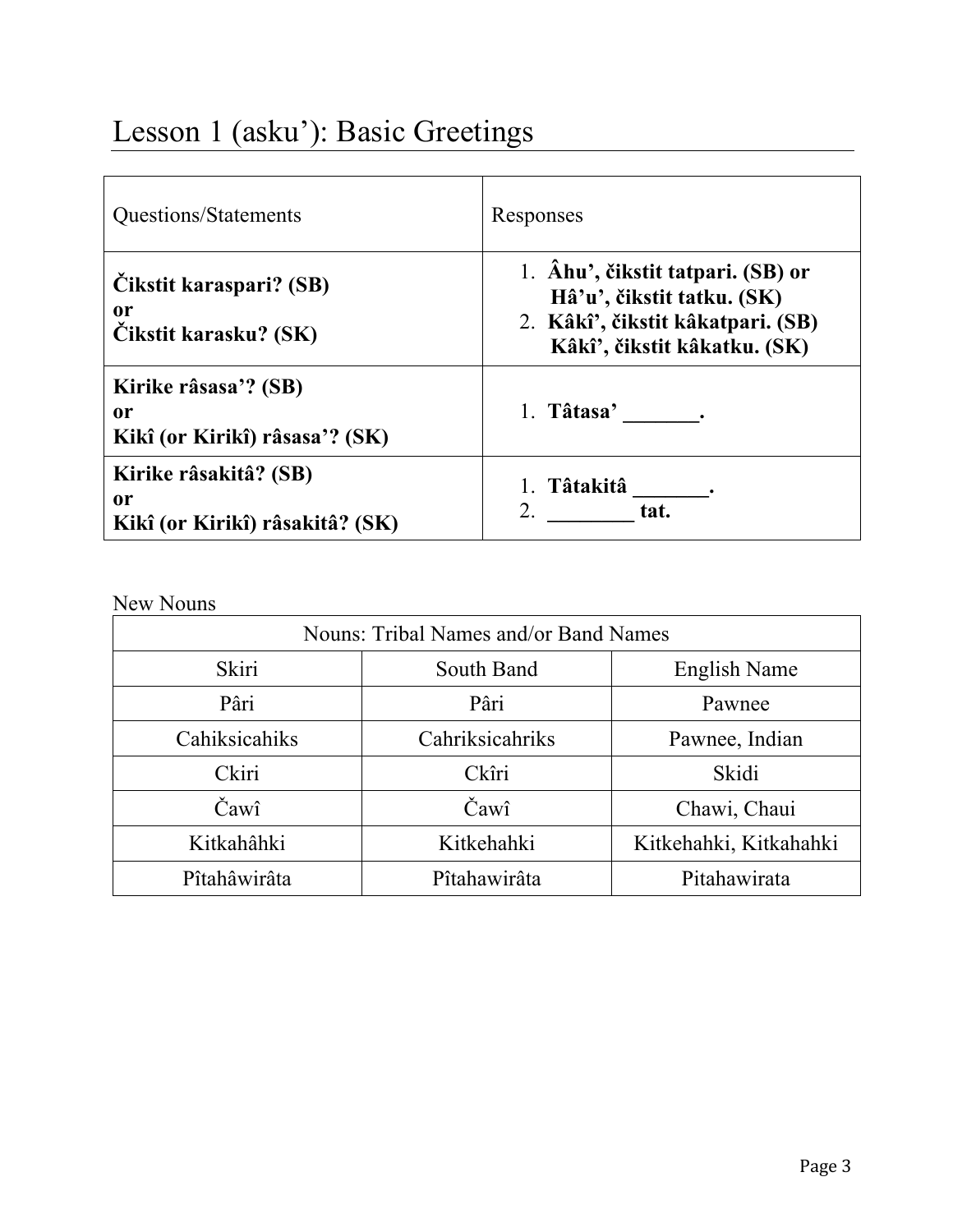| <b>Nouns: Additional Tribal Names</b> |               |                              |  |
|---------------------------------------|---------------|------------------------------|--|
| Skiri                                 | South Band    | English                      |  |
| Pasûhara                              | Pasûhara      | Otoe                         |  |
| Pahkuta                               | Pahkuta       | Ioway                        |  |
| Pasâsi                                | Pasâsi'       | Osage                        |  |
| Rîhita                                | Rîhita        | Ponca                        |  |
| Arahu'                                | Arahu'        | Kaw                          |  |
| Tarikawa                              | Tarikawa      | Tonkawa                      |  |
| Sâkîwa                                | Sâkîwa        | Sac & Fox                    |  |
| Kirikuruks                            | Kirikûruks    | Wichita                      |  |
| Asûrit                                | Asûrit        | Caddo                        |  |
| Ka'iwa                                | Ka'iwa        | Kiowa                        |  |
| Rârihtâ'                              | Rârihta'      | Comanche                     |  |
| Sahi                                  | Sahe          | Cheyenne                     |  |
| Sari'itihka                           | Sari'itihka   | Arapaho                      |  |
| Cahikspahat                           | Cahrikspahat  | <b>Five Civilized Tribes</b> |  |
| cahiksûpîru'                          | cahriksûpîru' | alien tribe, stranger        |  |

#### **New Sentences**

Nawa, čikstit karaspari? (SB) Nawa, čikstit karasku? (SK)

Âhu', čikstit tatpari. (SB) Haa'u', čikstit tatku. (SK)

Čikstit kâkatpari. (SB) Čikstit kâkatku. (SK)

Kirike râsasa'? (SB) Kikî (or Kirikî) râsasa'? (SK) Are you well?/Are you going about well? Are you well?/Are you sitting well?

Yes, I am well./Yes, I'm going about well. Yes, I am well./Yes, I'm sitting well.

I'm not well./I'm not going about well. I'm not well./I'm not sitting well.

What is your name?/What are you called? What is your name?/What are you called?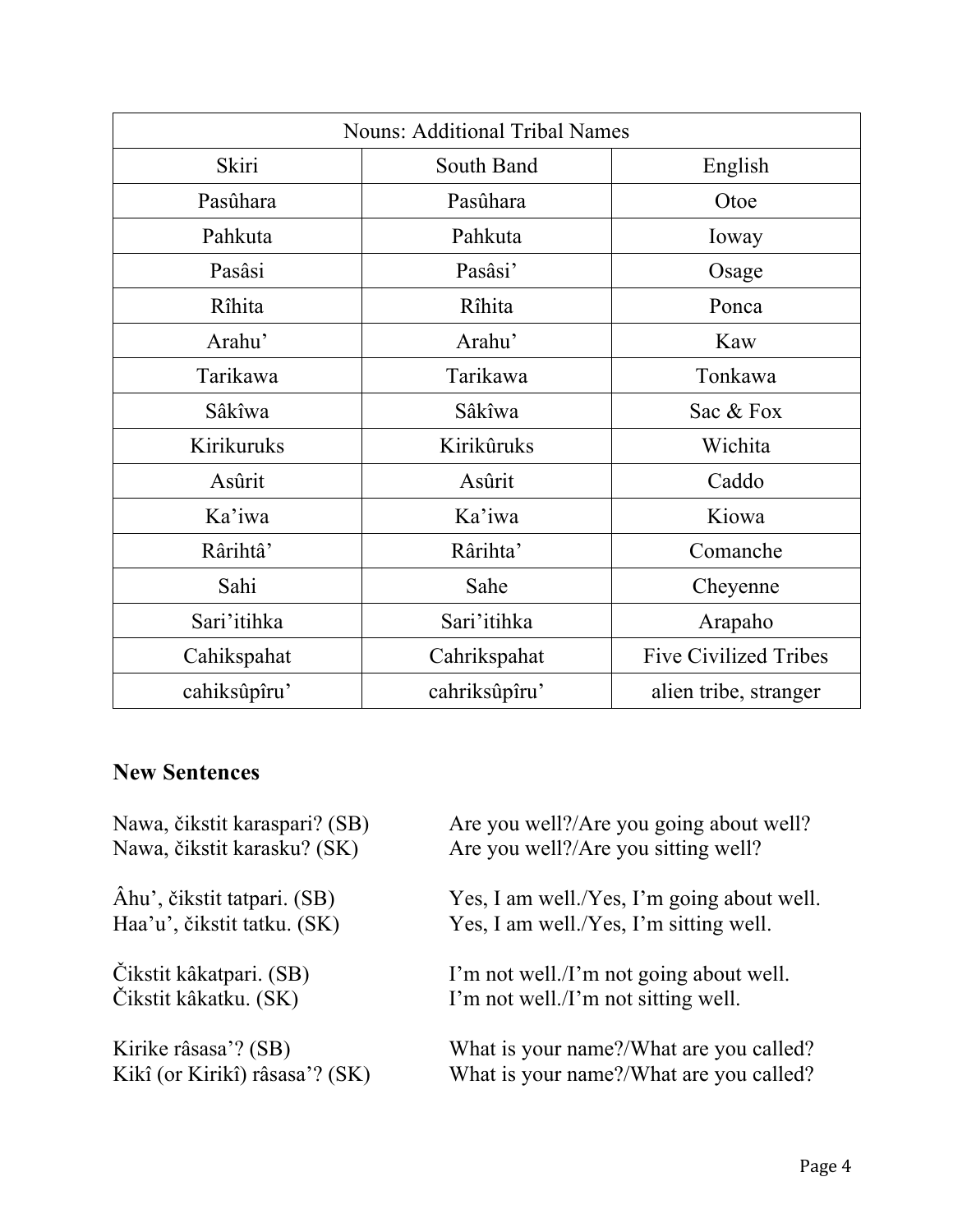Tâtasa' \_\_\_\_\_\_\_\_\_.

My name is  $\frac{1}{\sqrt{1}}$  am called/named\_\_\_\_\_.

Kirike râsakitâ? Kikî (or Kirikî) râsakitâ?

Tâtakitâ \_\_\_\_\_\_\_\_\_\_. tat.

#### **Useful Phrases**

What tribe/band are you?/What is your tribe? What tribe/band are you?/What is your tribe?

Tâtakitâ \_\_\_\_\_\_\_. I am \_\_\_\_\_\_\_\_./My tribe/band is \_\_\_\_\_\_\_\_\_.  $I$  am  $\_\_\_\_\_\_\_\_\$ .

| Kustuci'êrit. (SB) | I'll see you (later)./I will be seeing you. |
|--------------------|---------------------------------------------|
| Kustuci'îrit. (SK) | I'll see you (later)./I will be seeing you. |

I don't know.

Kâkatirâ'îta.

#### **Grammatical Notes**

| ka-                            | Yes/No question marker             |
|--------------------------------|------------------------------------|
| čikstit                        | well / fine                        |
| $\hat{A}$ hu' (SB), Hâ'u' (SK) | Yes, acknowledgement               |
| Kirike (SB), Kirikî/Kikî (SK)  | What question marker               |
| $ta-ft\hat{a}$ -               | Used when making a statement       |
| kâka-                          | Negative marker (replaces ta-/tâ-) |
| $ra$ -/ $r\hat{a}$ -           | Used when asking a question        |
| $-t-$                          | I                                  |
| $-S-$                          | you                                |